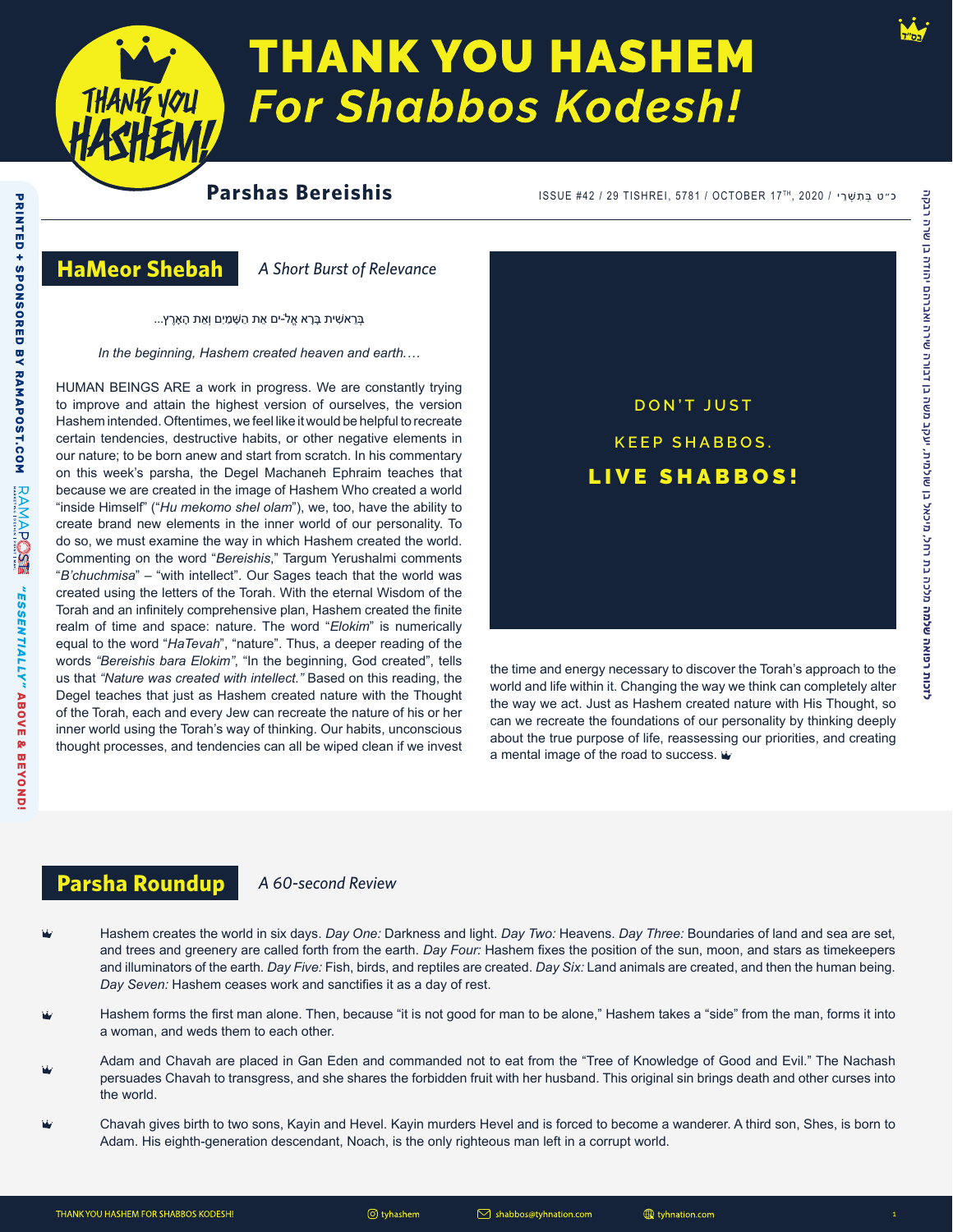**P'nimiyus haParsha** *An Encounter with the Soul of the Torah*

ָ בְּרֵאשִׁית בָּרָא אֱל-ים אֵת הַשָּׁמַיִם וְאֵת הָאָרֶץ...

*In the beginning, Hashem created heaven and earth...*

HASHEM'S LOVE LETTER to the Jewish nation, the holy Torah, begins with the words, *"Bereishis bara Elokim es hashamayim v'es ha'aretz."* Translated literally, these words mean, "In the beginning, God created heaven and earth." Rebbe Mordechai Yosef Leiner of Ishbitz perceives a deeper level of meaning.

The first step in building a structure is to lay a proper foundation. Only a fool would consider running wires or installing plumbing before building a sturdy frame rooted in cemented groundwork. It is only once a foundation has been formed that the myriad details of the construction can commence. The Ishbitzer teaches that in much the same way, Hashem began creation by laying healthy foundations upon which to build His marvelous creation. Instead of reading the words, *"Bereishis bara Elokim"* as, "In the beginning, God created," the Ishbitzer reads them in the following, novel manner: "In the beginning, *God made healthy*;" Hashem laid a foundation for His creation which was bursting with vitality, health, and the certain capacity to succeed.

The tzaddikim teach that each individual is an Olam Katan, a microcosm of the world at large. Just as the world was created to allow for the expression of Hashem's Masterplan, so was each and every individual created for a particular purpose, to utilize both the positive and negative elements of his or her experience in serving the Infinite One. This means that in the same way the world's mission depends on its having been built upon *"beriyus"*, a foundation of health and boundless potential, so is each individual's success reliant upon the investment in a healthy foundation.

What form does this foundation take in the human experience? The Ishbitzer sees the answer hidden in the next words in the verse. The health of *"Bara Elokim"* takes two forms: *"Es hashamayim v'es ha'aretz"*; an aspect of heaven, and an aspect of earth. These elements respectively relate to the heart and mind of a Jew. When one works on devoting his heart solely to Hashem's Will and fills his mind with Torah ideas, this lays a healthy foundation upon which all other facets of his life can come together in the service of Hashem. *"Bereishis bara Elokim es hashamayim v'es ha'aretz"* – before anything else, one must create a healthy foundation for his inner world by filling his heart and mind with the spirit and joy of his Jewishness.  $\dot{w}$ 



*"Bereishis bara": In the beginning, Hashem laid a foundation of health and boundless potential for His glorious creation.*

# **Zechus Avos** *Yahrtzeit of the Week*

*A rare photograph of the Aish Kodesh zy"a*



**Rebbe Kalonymus Kalman Shapira zy"a (1889 – 1943)** *4 Cheshvan (Wednesday night, Thursday – October 22nd)* 

FOUR CHESHVAN IS the *yahrzeit* of Rebbe Kalonymus Kalman *Hy"d*, the son of Reb Elimelech of Grodzensk *zy"a*. This singular tzaddik was a revolutionary educator and originator of a unique path in avodas Hashem that focused upon using the power of imagination to inspire an experiential relationship with the Torah. The Aish Kodesh - as he was known, after the title of his collected *derashos* in the war years discovered and printed after the war - was a shining beacon of faith, love, joy, and inspiration in the unspeakable darkness of the Warsaw Ghetto. The tzaddik died *al kiddush Hashem* in 5704 on Tuesday between Noach and Lech Lecha.

The Midrash Rabbah at the end of parshas Noach speaks of Avraham Avinu being thrown into the furnace. The parsha begins with the words בדרתיו היה תמים צדיק איש נח. The numerical value of **היה תמים צדיק** with the 11 letters is 725, equal to **אלימלך בן קלמן קלונימוס** with the 20 letters.

The aforementioned Midrash is presented as a comment on the words אביו תרח פני על הרן וימת. The numerical value of **תרח פני על** with the 3 words is equal to that of the words **הי״ד זצ״ל אלימלך בן קלמן קלונימוס**.

Describing Avraham Avinu's experience of being thrown in the furnace, the Midrash uses the words **האש לכבשן**, which is equal to 709 with one added for the *kollel* - the same numerical value as **אלימלך בן קלמן קלונימוס** with the four words.

**קלונימוס** is numerically equivalent to the word **אש**) fire) with one added for the *kollel*. **קלמן** is numerically equivalent to טהור) pure). He truly was .**אש טהור** an

**אלימלך בן** is equal to **עקיבא**, who died *al Kiddush Hashem* while saying Krias Shma. After Rebbe Akiva was killed, a *Bas Kol* emerged, saying: **באחד נשמתך שיצאה עקיבא רבי אשריך**. The words **עקיבא רבי אשריך** with the letters and one added for the *kollel* are equal to 940, the numerical value of the words **אלימלך בן קלמן קלונימוס רבי** with the letters.

*Zechuso Yogen Aleinu! This section is adapted from the yahrtzeit remazim of R' David Friedman.*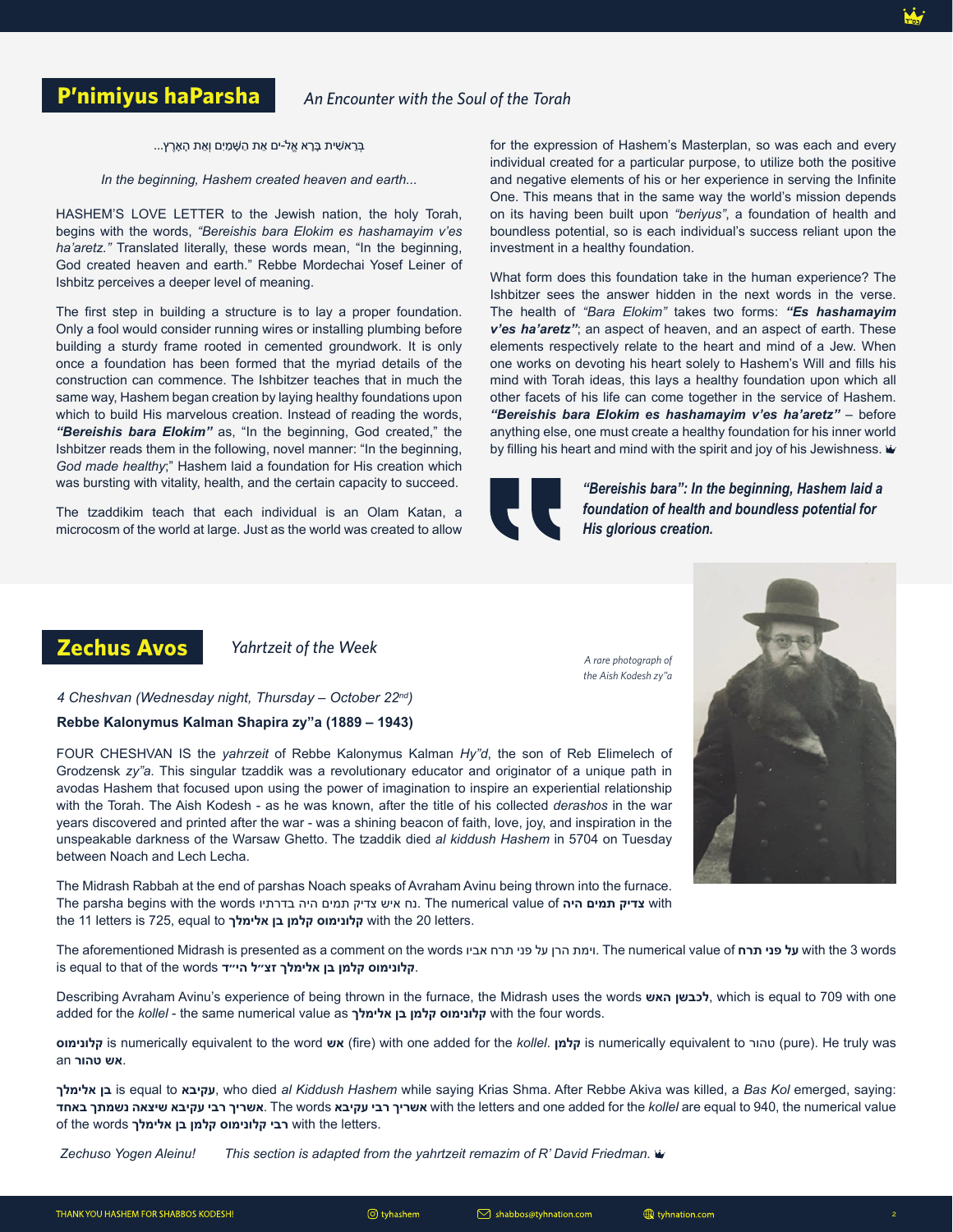#### *Tasting the Depth of Shabbos Kodesh*

THE GEMARA IN Sotah tells a parable of a man who walks in the darkness of night. Enveloped by the paralyzing blackness the man is fearful of thorns, pits, wild animals, and bandits. A torch will allay his fears over the thorns and the pits. But only the light of day will spare him from all of his worries. The Chernovitzer Rav teaches that this "light of day" may be seen as a reference to the spiritual illumination of Shabbos morning. We have mentioned many times in this space that Shabbos brings spiritual protection and banishes the negative forces; as the Zohar recited by many on Friday night as *"Kegavnah"* declares, "The Other Side has no influence in any of the spiritual worlds on Shabbos." But in applying Chazal's parable to Shabbos, the tzaddik helps to clarify the nature of the salvation that Shabbos brings. The energy of Shabbos does not engage directly with the negative forces in attempt to neutralize each of them individually. Rather, the immense spirituality of Shabbos is comparable to the rising sun which naturally, immediately, and effortlessly nullifies all expressions of severity and harshness. Shabbos does not descend to provide the cure to the maladies of this-worldliness or fix the brokenness of our mundane experience. Instead, Shabbos introduces a light from a world beyond in which there are no maladies, in which the brokenness simply doesn't exist. This week, may we merit to open our hearts and minds to this glorious light of salvation that Shabbos affords. How fortunate we are to have been given such a wondrous gift!  $\ddot{w}$ 

*This section is adapted from the sefer "Sidduro Shel Shabbos" by R' Chaim of Chernowitz zy"a (1760-1816)*

# **P'nimiyus Ha'Halacha**

*The Inner Dimension of Jewish Law*

THE GEMARA IN *Berachos* (8b) states, "A person should always complete his study of the parsha with the *tzibbur* - *shnayim mikra v'echad targum*. Anyone who does this will have extended days and years." There is a discussion among the *poskim* as to how "Targum" is understood. Some hold that Targum refers not to a simple translation, but rather to a work that adds layers of explanation to every word. According to the Tur and Shulchan Aruch, this means that Targum here refers to a *peirush* like Rashi's commentary. (See *Tosafos*, *Talmidei Rabbeinu Yonah*, and the *Rosh* to *Berachos* 8b). Others maintain that the halacha is referring to the Targum as we know it - Targum Onkelus. (*Tosafos* and *Maharshal*.) Some hold that the latter is Rashi's opinion on how to define Targum. This would mean that, ironically, it is possible that according to Rashi one might not even fulfill his obligation of Targum if he learns Rashi's own commentary! The Shulchan Aruch (*Orach Chaim* 285:2) cites both opinions and rules that one can fulfill his obligation with either Targum Onkelus or Rashi. However, the Mechaber concludes that it is preferable to do both, as that way one can satisfy both interpretations. Several contemporary authorities, including Rav Moshe Feinstein and Rav Moshe Shternbuch, have ruled that in modern times, one may perform his Targum obligation by reading an English translation of Rashi's commentary if that is the way one best understands it. (*Sefer Yagel Yaakov* p. 208, *Shu"t Teshuvos V'Hanhagos* vol. 1, p. 261) The Arizal teaches that the most opportune time for *Shnyaim Mikra* is Friday afternoon.

The Baal HaTurim sees this unique mitzvah hinted in the first verse of parshas Shemos: The parasha begins with the words, *V'eileh shemos Bnei Yisrael* - "And these are the names of the Bnei Yisrael". The Baal HaTurim remarks that this verse may be seen as containing the *rashei teivos* of the words: *V'adam asher lomed haseder shnayim mikra v'echad targum b'kol na'im yashir, yichyeh shanim rabos aruchim l'olam*; "And the person who learns the weekly parsha *shnayim mikra v'echad targum* in a sweet and

straight voice will live many long years (have an extremely long life)."

The Mekubalim teach that there are three distinct capacities of the human mind; *Chochmah*, *Binah*, and *Daas*. *Chochmah* is a kind of cognition that sees only broad, all-encompassing axioms, a unifying perspective on the singular source from which all ideas emerge. The mentality of *Binah* hears the details that emerge from the principles of *Chochmah*, building on these principles to discern the multiple facets of each concept and the ways in which they interact. Finally, the pragmatic cognition of *Daas* enables us to bring our lofty ideas into the practical world, putting out ideas into play in day-to-day life.

Understanding these three mentalities enables us to attain a deeper insight into the halacha of *Shnayim Mikra*. Rebbe Nachman of Breslov teaches that while *Lashon Hakodesh* is entirely holy and removed from this world, the language of Targum, Aramaic, stands as a sort of bridge between the spiritual realm beyond and our physical world. The goal of creation, expressed most vividly in the physical-oriented avodas of Shabbos Kodesh such as kiddush and eating the Shabbos meals, is to approach the world from a spiritual perspective and engage with physicality with holy intention - to consecrate the human experience and elevate every aspect of our lives. Thus, the two readings of "*Shnayim Mikra"* correspond to *Chochmah* and *Binah* - the spiritual ideals as they exist in the mind and heart. The reading of *"echad Targum"*  corresponds to the mentality of *Daas*, the cognition that bridges the inner and outer worlds - enabling us to engage with the world from a higher state of consciousness and elevate our physicality to the loftier realms above.

What greater preparation for Shabbos Kodesh, the day upon which the physical world is elevated to the spiritual realm, than to spend time Friday afternoon chanting the sweet words of *Shnayim Mikra*! *Ashreinu*!